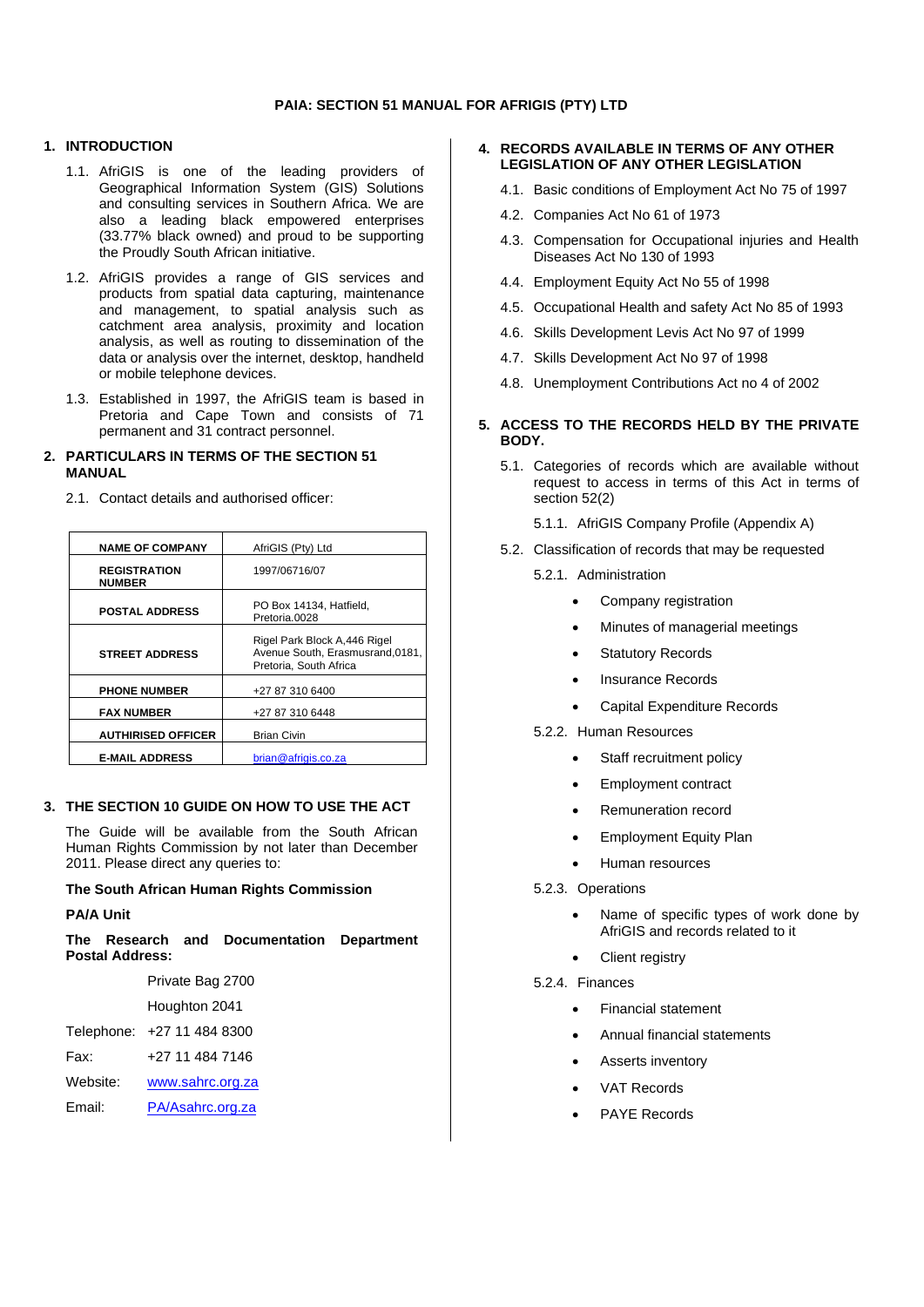### 5.3. Request Procedure

- 5.3.1. The requested must use the prescribed from (Form C) to make the request for access to a record. This must be made to the authorised officer as set out in paragraph 2.1. This request must be made to the address, Fax number or electronic mail address as set out in paragraph 2.1 of this document.
- 5.3.2. The requested must provide sufficient detail on the request form to enable the head of the private body to identify the record and the requested. The requester should also indicate which form of access is required. The requester should also indicate if the manner to be used to inform the requester and state the necessary particulars to be so informed.
- 5.3.3. The requester must identify the right that is sought to be exercised or to be protected and provide an explanation of why the requested record is required for the exercise of that right.
- 5.3.4. If a request is made on behalf of another person, the requester must then submit proof of the capacity in which the requester is making the request to the satisfaction of the head of the private body.

#### 5.4. Fees

- 5.4.1. A requester who seeks access to a record containing personal information about that requester is not required to pay the requested fee. Every other requester who is not a personal requester must pay the required request fee:
- 5.4.2. The head of the private body must notify the requester (other than a personal requester) by notice, requiring the requester to pay the prescribed fee (if any) before further processing the request
- 5.4.3. The fee that the requester must pay to a private body is R50. The requester may lodge an application to the court against the tender or payment of the request fee.
- 5.4.4. After the head of the private body has made a decision on the request, the requester must be notified in the required form.
- 5.4.5. If the request is granted then a further access fee must be paid for the search, reproduction, preparation and for any time that has exceeded the prescribed hours to search and prepare the record for disclosure.

#### **6. OTHER INFORMATION AS MAY BE PRESCRIBED**

6.1. The Minister of Justice and Constitutional Development has not made any regulations in this regard.

## **7. AVAILABILITY OF THE MANUAL**

7.1. The manual will be available at the following offices:

The South African Human Rights Commission

The Government printers to be printed in the Gazette

[www.afrigis.co.za](http://www.afrigis.co.za/)

## **APPENDIX A: COMPANY PROFILE**

## **OVERVIEW**

AfriGIS is one of the leading providers of Geographical<br>Information System (GIS) Information System (GIS)<br>Solutions and consulting Solutions services in Southern Africa. We are also a leading black<br>empowered enterprises empowered (33.77% black owned) and proud to be supporting the<br>Proudly South African African initiative.

We follow a product agnostic approach to GIS software as we provide spatial solutions, services and consulting on any of the leading GIS products in South Africa

Most of our clients are successful corporate companies, for example the financial telecommunications sectors, parastatal or government institutions, departments and municipalities.

Our work is quite diversified as it varies from requests for single map production to developing sophisticated software, to consulting on the<br>strategic importance of importance of integrating spatial information and technology into the organisation.

AfriGIS provides a range of GIS services and products from spatial data capturing, maintenance and<br>management, to spatial management, analysis such as catchment area analysis, proximity and location analysis, as well as routing to dissemination of the data or analysis over the internet, desktop, handheld or mobile telephone devices

Examples of spatial solutions we have developed includes route navigation, tracking,<br>demographic profiling, demographic proximity and gravity analysis, location-based services, and demand forecasting.

We are meticulous in our approach to provide quality services and products to our<br>clients. Our development development<br>provides a methodology provides a sequence of phases with signoff in between, ensuring proper specification of work, to be executed during each phase.

Established in 1997, the AfriGIS team is based in Pretoria and Cape Town and<br>consists of around 71 consists of permanent and 31 contract personnel.

## **SERVICES**

AfriGIS provides the following comprehensive GIS solutions and services:

*Data Sourcing*

- AfriGIS datasets (NAD, Street Centre Lines, point data, etc) - Data Catalogue is available.
- Data capturing and fieldwork specification, strategy and management
- Data brokerage and sourcing

## *Data Services*

- Data scrubbing, cleaning, and manipulation
- Data management and conversion
- Data maintenance and updating
- Geocoding services (Bulk and over the Internet)
- Data processing and quality assurance

# Analysis and Storage

• Database design and implementation (Oracle, SQL, etc)